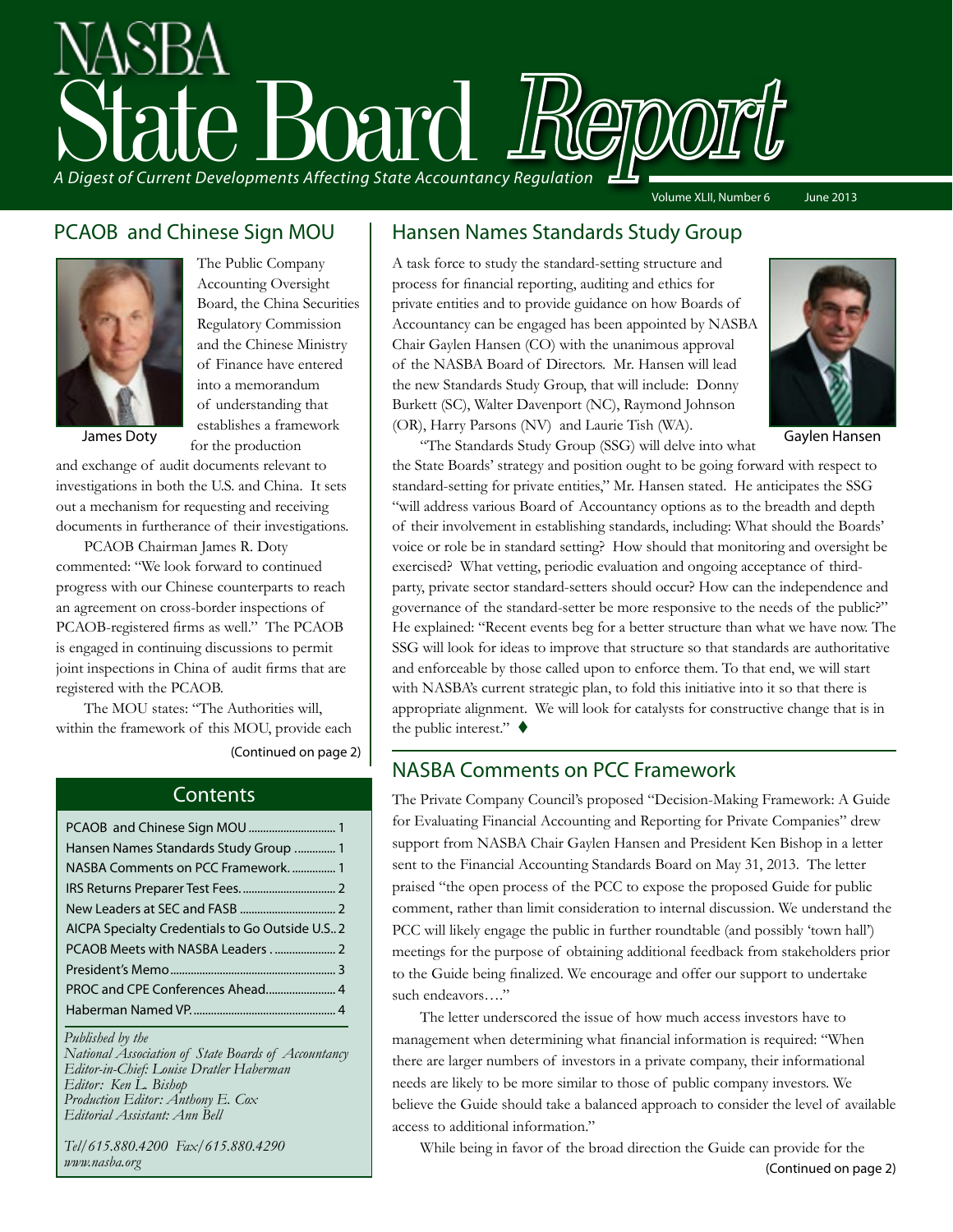#### <span id="page-1-0"></span>IRS Returns Preparer Test Fees

The Internal Revenue Service has started to return the fees it collected for its registered tax return preparer test. In accord with the U.S. District Court's January 18, 2013 ruling that enjoined the IRS from enforcing its regulatory requirement for registered tax return preparers (see *sbr* 2/13), fees collected from preparers who tested on or after January 18, 2013 are being refunded as well as fees from those who had scheduled to test. E-mail notification has been sent to those who will be receiving refunds and no additional action is required from them to receive their refunds. The IRS anticipates all refunds will be processed by July 19, 2013.

The IRS filed its appeal of the District Court's decision on March 29, 2013. All paid tax return preparers must still obtain a preparer tax identification number (PTIN), which can be done on line. The IRS has stated: "We remain confident in our legal authority and committed to protecting taxpayers through implementing reasonable standards in the tax preparation area."  $\blacklozenge$ 

#### New Leaders at SEC and FASB

Russell G. Golden will become the next chairman of the Financial Accounting Standards Board, effective July 1, 2013. He will succeed FASB Chairman Leslie F. Seidman, whose term ends on June 30, 2013. Mr. Golden had been a member of the FASB since September 2010, having previously served on the FASB staff for six years, including several years as senior technical adviser. Before coming to the FASB he had been a partner of Deloitte & Touche, LLP, in the National Office Accounting Services Department. Mr. Golden is a licensed CPA in the states of Washington and Connecticut. His term as FASB chair will last until June 30, 2017, when he will be eligible to serve another three years.

Mary Jo White was unanimously confirmed by the U.S. Senate on April 8 and sworn in on April 10 as Chairman of the Securities and Exchange Commission.

George Canellos and Andrew Ceresney were named Co-Directors of the SEC Division of Enforcement; Anne K. Small was appointed the agency's General Counsel; and Andrew Bowden was named Director of the Office of Compliance Inspections and Examinations.  $\blacklozenge$ 

#### NASBA Comments to PCC (Continued from page 1)

decision-making process, the letter also advised the PCC and the Financial Accounting Standards Board that they should not be "overly constrained by the Guide" and they "should make whatever changes in private reporting they deem necessary as their work unfolds. There are likely unforeseen issues that are yet to be contemplated at this stage of the PCC's development."  $\blacklozenge$ 

#### AICPA Specialty Credentials to Go Outside U.S.

The American Institute of Certified Public Accountants has been given the okay to award outside the United States its credentials in Accredited Business Valuation (ABV), Certified Financial Forensics (CFF), Personal Financial Specialist (PFS) and Certified Information Technology Professional (CITP). The AICPA Council voted approval of this plan on May 20. The plan calls for awarding these credentials through non-U.S. accounting bodies and individuals obtaining those credentials would need to remain members in good standing with the awarding bodies.

Initially the AICPA is exploring making the specialty credentials available through the Chartered Institute of Management Accountants. The AICPA is also considering entering into a pilot program with the Chartered Professional Accountants of Canada that would focus on specialties in forensics and IT. AICPA Senior Vice President Anthony Pugliese announced that the idea is to develop credentials that are recognized throughout North America. ♦

#### PCAOB and Chinese MOU (Continued from page 1)

other with the fullest assistance permissible to secure compliance with the respective Laws and Regulations of the Authorities."

It also states: "A Party may share non-public information obtained in connection with cooperation under this MOU with certain law enforcement or regulatory authorities within its jurisdiction."

The PCAOB may share such information only with those entities identified in section 105(b)(5)(B) of the Sarbanes-Oxley Act, as amended, which states that these entities "shall maintain such information as confidential and privileged."

*Reuters* reported that Deloitte has asked a federal judge to dismiss the SEC's lawsuit brought against the firm for refusing to produce audit work papers and other documents related to Chinabased Longtop Financial Technologies, which was being investigated by the SEC (see  $\text{str } 6/12$ ).  $\blacklozenge$ 

#### PCAOB Meets with NASBA Leaders

On May 1, a delegation of NASBA leaders, including Chair Gaylen Hansen, President Ken Bishop, Vice Chair Carlos Johnson and Executive Vice President Colleen Conrad, met with all the members of the Public Company Accounting Oversight Board in their Washington, D.C., office to formalize the relationship between the organizations. President Bishop reported their discussion centered on the importance of having NASBA staff and PCAOB staff coordinate their efforts. Both groups agreed to schedule an annual face-to-face summit meeting of the PCAOB members and NASBA leadership.  $\blacklozenge$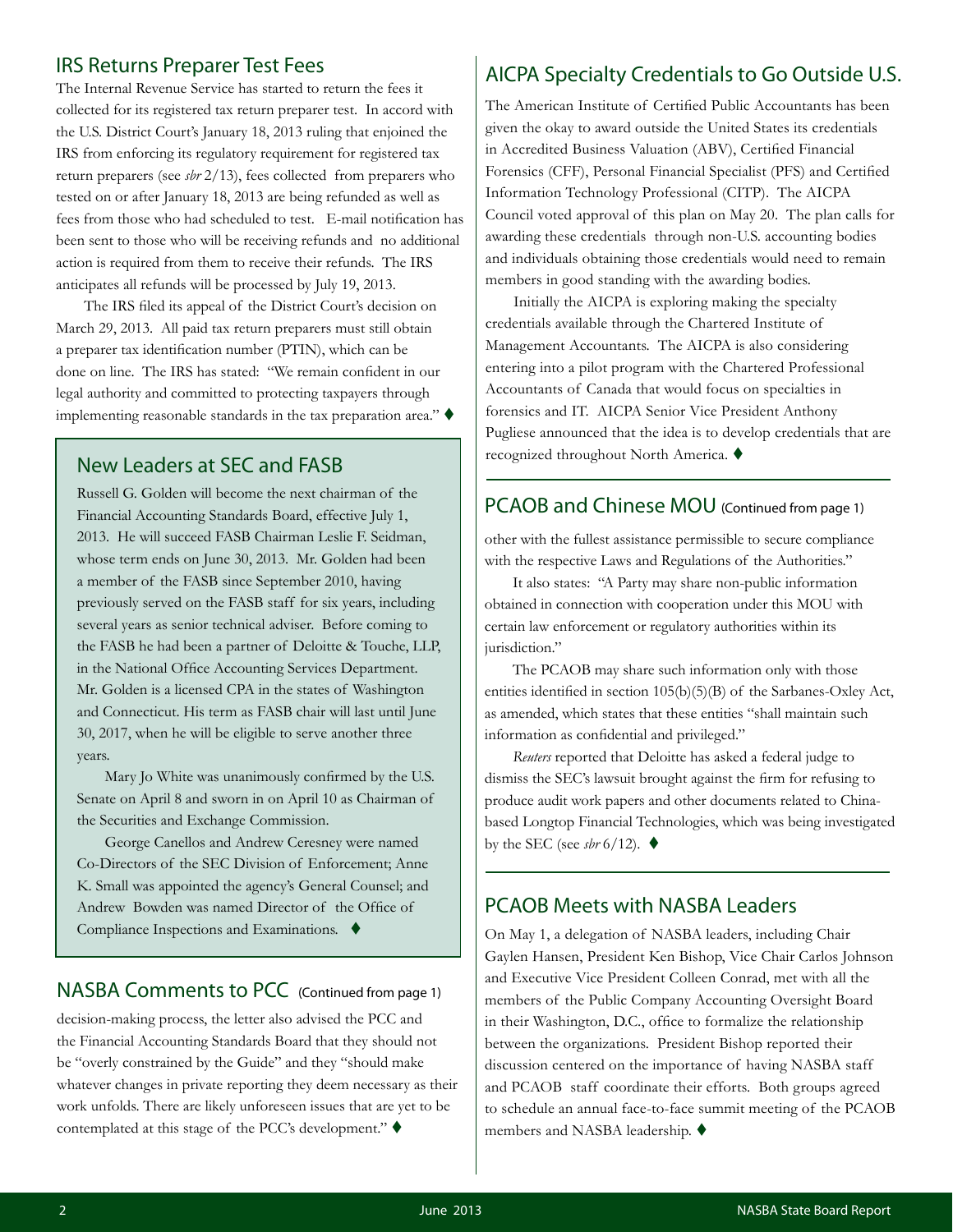# President's Memo

## **Watch Out for Falling Rocks**

*The power of the pen is interesting. Despite being only a single page in a monthly newsletter, I have been surprised by the number of comments I receive around the country from readers of the NASBA State Board Report who specifically reference issues raised in my "Memo." Often my articles have a subtle message delivered in my conversational style. On occasion (such as the "Photos on the Wall" December Memo about diversity) the message is direct, more critical and may not be equally appreciated by all readers. I suspect this month's Memo will fall into that category.*

If you travel around the country you may see traffic signs that warn you to "Watch Out for Falling Rocks" or maybe of a "Moose Crossing." It is also quite likely that you have never actually seen a rock fall or a moose cross the highway; however, the diligent thing to do is to exercise increased caution. There are currently some warning signs in the accountancy regulator's path.

I recently attended a meeting in Washington, DC, with several leaders of the U.S. financial and accounting communities. In a discussion about the soon-to-be-released "Financial Reporting Framework for Small- and Medium-Sized Entities" (Framework), one leader referred to it as "GAAP Lite" and another as "GAAP for dummies." I realize that these comments were tonguein-cheek; however, these remarks clearly infer that the bar is being lowered from the current GAAP standards.

As reported (see *sbr* 2/13), NASBA has not supported the proposed Framework and, in a letter to the AICPA, requested that the release of the Framework be delayed to allow the newly formed Private Company Council an opportunity to develop or consider authoritative standards to address the issues and concerns raised in the AICPA/FAF/NASBA Blue Ribbon Panel on Standard Setting for Private Companies' findings. While NASBA and AICPA agreed then, and today, that changes were needed in GAAP to address small and medium entities (SMEs), we continue to disagree on how that is to be done.

I have heard many conversations ascribing petty reasons for the rush to release the proposed Framework. However, I work closely with the good folks on both sides of this issue, and I choose to believe that despite strong differences of opinion and positions on the issue, the motivation of all involved is to get to a high quality result and provide an alternative to current GAAP. So what are NASBA's concerns?

One of our biggest concerns is the precedent this sets. Currently, accounting standards are established by the Financial Accounting Standards Board. There have been several OCBOAs (Other Comprehensive Basis Of Accounting - cash basis and tax basis) that have been extensively used for a number of years, with no standards in place and some "guidance," but they are pretty clear cut. One is based on the movement of cash, and the other on the Internal Revenue Code. The proposed Framework appears to be a mix of the Canadian Financial Reporting Framework, GAAP and tax basis OCBOA, for the most part, and will be confusing at best. The fact that it is nonauthoritative is problematic, as it will be difficult to regulate. What if other organizations decide to start developing and issuing their own versions of what they call OCBOA for general use? This could create chaos. How is this in the public interest?

Secondly, the Framework does not define "SME" (small or medium-sized entity), and, even with many comments regarding the issue, AICPA does not appear to intend to define what falls within that term. The result is that any non-public entity could use the Framework, regardless of size or complexity. This provides much opportunity for abuse by companies who want to avail themselves of the "pick and choose" nature of the Framework to optimize the view of their financial condition.

Finally, we are very concerned with the way the proposed Framework was developed. It was essentially written before it went to the appointed task force. It was only briefly exposed, and the resulting objective suggestions and concerns (including NASBA's) appear to have been ignored. AICPA has indicated plans to have its staff, assisted by a task force, revisit the Framework every three to four years. How can this be launched and regulators asked to stand by and watch it being used with no formal monitoring of what is not working, where there are abuses, or how the investor/lending communities react to it? As a non-authoritative alternative to GAAP, the Framework will be essentially unregulated, can be used by non-CPAs and, we believe, be potentially harmful to the public.

The NASBA Board of Directors spent most of their April meeting discussing the Framework, the denial of their request that the release be stopped, and what action NASBA should take. Ultimately, the discussion evolved into a wider policy discussion as to whether professional associations should be allowed to issue alternatives to authoritative standards and, more importantly, should Boards of Accountancy have a voice in what is clearly a public protection issue. Beginning at our Regional Meetings in New Orleans and Chicago, we will discuss a proposal for developing model rule language for the Boards of Accountancy that would empower them to consider the appropriateness, validity and risks associated with any proposed non-authoritative standard before approving its use in the state.

 As of this writing, a rock has not fallen, nor has a moose been sighted. However, there are certainly warning signs. State Boards need to pay attention to these important issues. NASBA will be there to provide support. In the meantime, "Look out for falling rocks!"

*Semper ad meliora (Always toward better things).*

Jon L. Bolop

*― Ken L. Bishop, President and CEO*



**WATCH FOR**